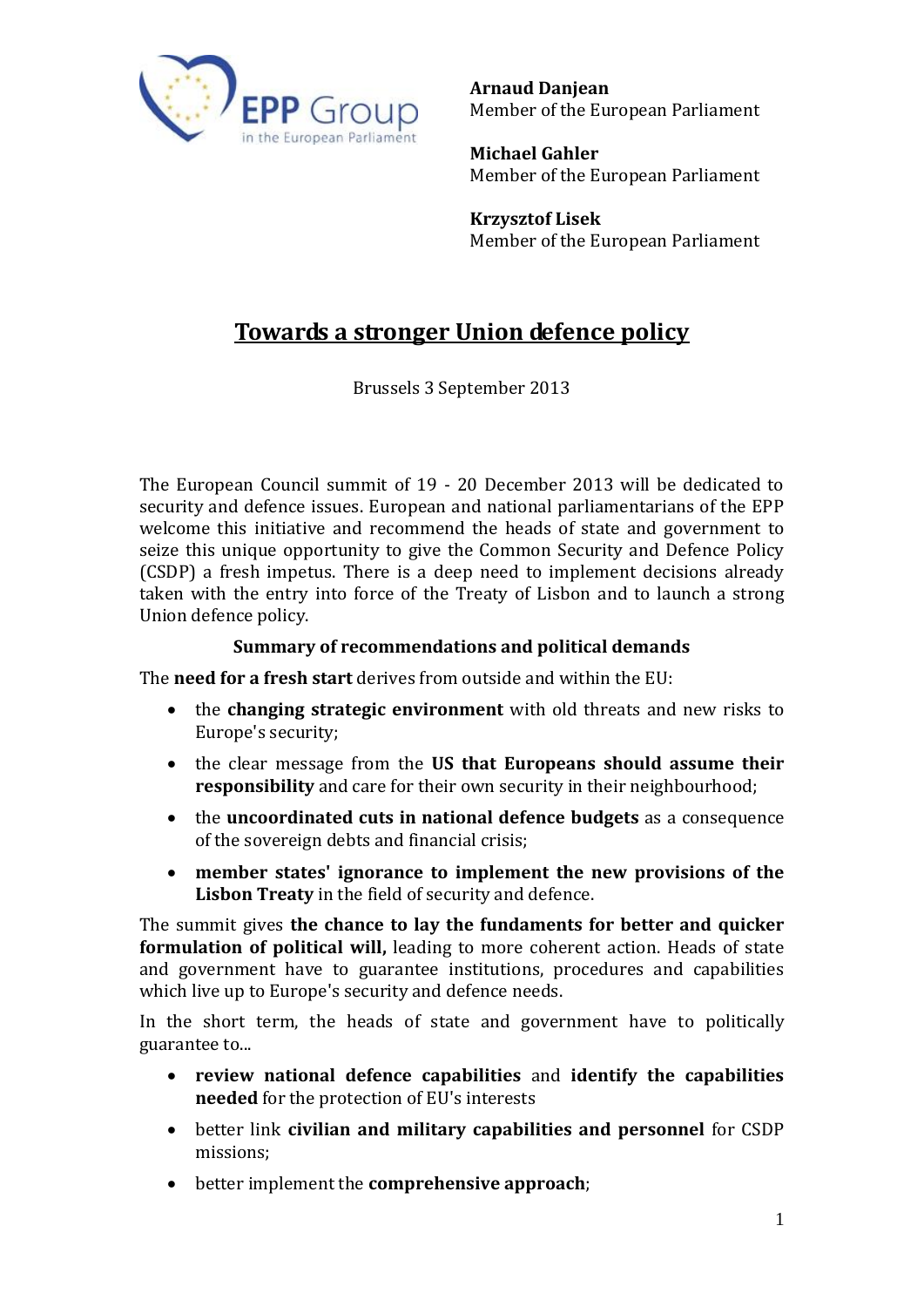activate the **Permanent Structured Cooperation (PESCO)** as well as the other instruments which the EU has at its disposal and which have not been used yet.

In the mid-term, the heads of state and government have to commit themselves to...

- set up an **EU strategic civilian and military headquarters** with separate chains of command;
- launch the preparation of an **EU White Book on Security and Defence** in defining EU's security interests, prioritizing its strategic objectives and linking these with the operational deployments;
- deliver **more and better fitted civilian and military personnel and capabilities** in service of CSDP missions.

In the long run, the heads of state and government have to give political guidance on how to...

- exercise **permanently their strategic oversight**, with a view to taking the necessary decisions on **establishing a common Union defence policy** and **establishing regular formal Council meetings on defence**;
- build a **solid European Defence Technological and Industrial Basis (EDTIB)** as the basis for a **well functioning European Defence Equipment Market (EDEM)**;
- further develop the **EU as a regional security provider and also as a strong European pillar of NATO**
- go beyond the Lisbon Treaty and establish **European stand-by forces under Union command.**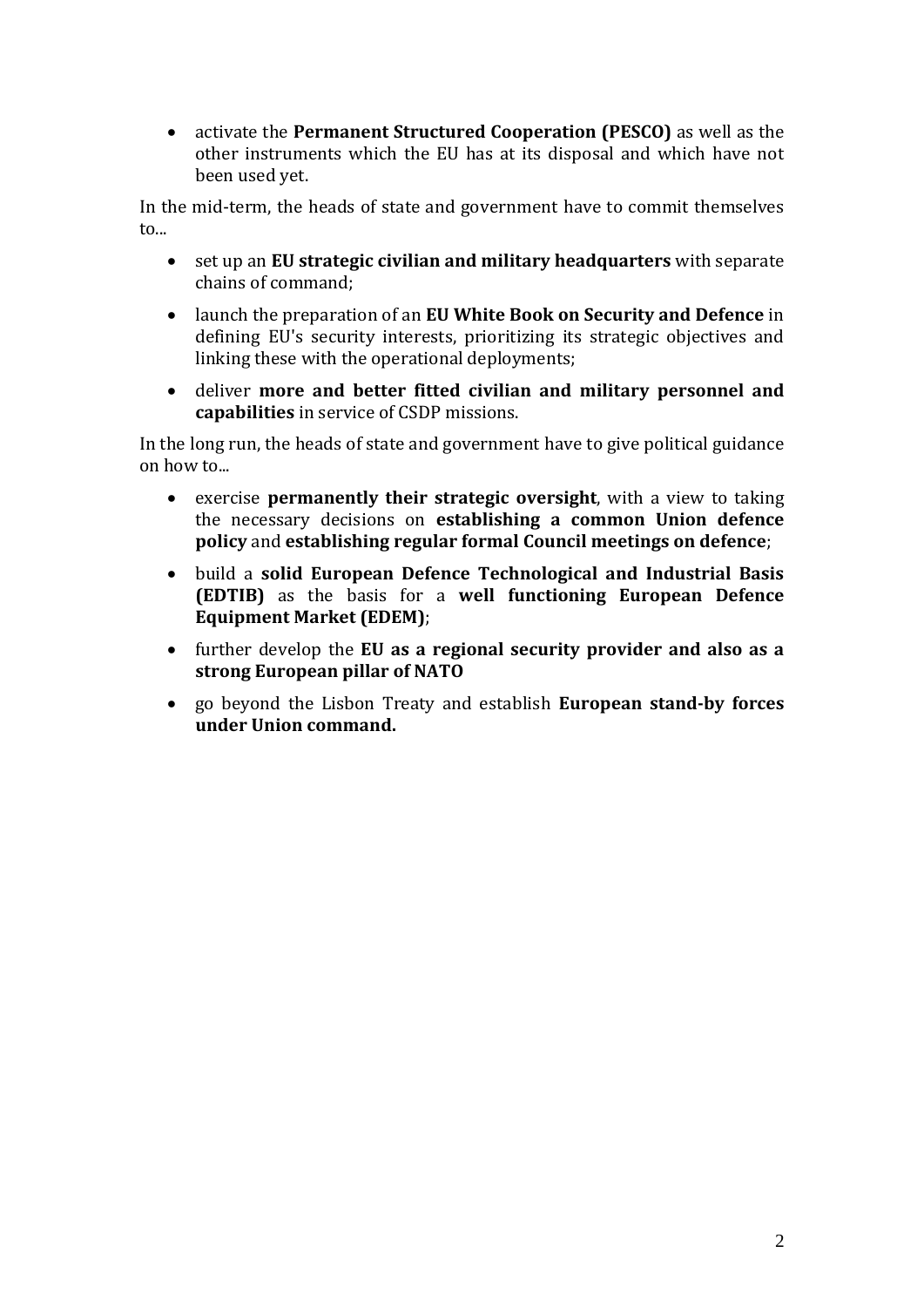# **1. The EU in a changing strategic environment**

As the awarding of the Nobel Peace Prize 2012 to the EU highlights, the current European Union and its preceding institutions brought peace and stability to the European continent. In recent years the EU has developed from a security consumer of the Pax Americana into a global security provider. Yet, the fast pace of change of EU's strategic environment necessitates an increased involvement of the EU abroad.

Changes such as in North Africa and the Middle East have a considerable impact on Europe's security. Iran's and North Korea's nuclear policy also have the potential to escalate and impact on Europe. Our relationship with Russia is based on strategic cooperation. However a degree of mistrust prevails, due to the lack

**We need a new quality of agreement with Russia which goes beyond the current partnershipbased cooperation.**

of democracy and accountability in Russia and a number of disagreements in relation to important security interests – our stance on the conflict in Syria and the issue of joint missile defence. When the ice cap in the High North melts, this offers new prospects for the extraction of resources, new transport routes and long-term transatlantic cooperation. Here the EU should lose no time in developing cooperation projects with the USA and Canada and conducting strategic consultations with Russia. Another consideration is Turkey's new image of itself as a leading regional power and

the consequences arising from this, while in parallel we witness a battle of ideas regarding the future orientation of the country. At the same time, with the clear shift of USA's foreign policy toward the Asia-Pacific region, the EU can no longer rely to the same extent as before on the support of its ally to uphold Europe's security interests.

Although the threat of a conventional attack against the European territory is low, the EU has to remain vigilant and strengthen its efforts in the field of nonproliferation of weapons of mass destruction, terrorism and organized crime as well as regional conflicts. At the same time, the EU has to increase its efforts to reduce the risks of energy dependency, cyber attacks, piracy and uncontrolled trade of conventional weapons.

## **2. The entry into force of the Lisbon Treaty - added value of the comprehensive approach still to be realized**

The entry into force of the Lisbon Treaty on the European Union provides us with a wide range of civilian and military means in order to implement the comprehensive approach. However, the member states have not made full use of the new possibilities so far; culminating in the absence of any sign of progress towards a common Union defence policy (art. 42(2) TEU). Among the EU institutions, only the European Parliament has yet assumed its responsibilities in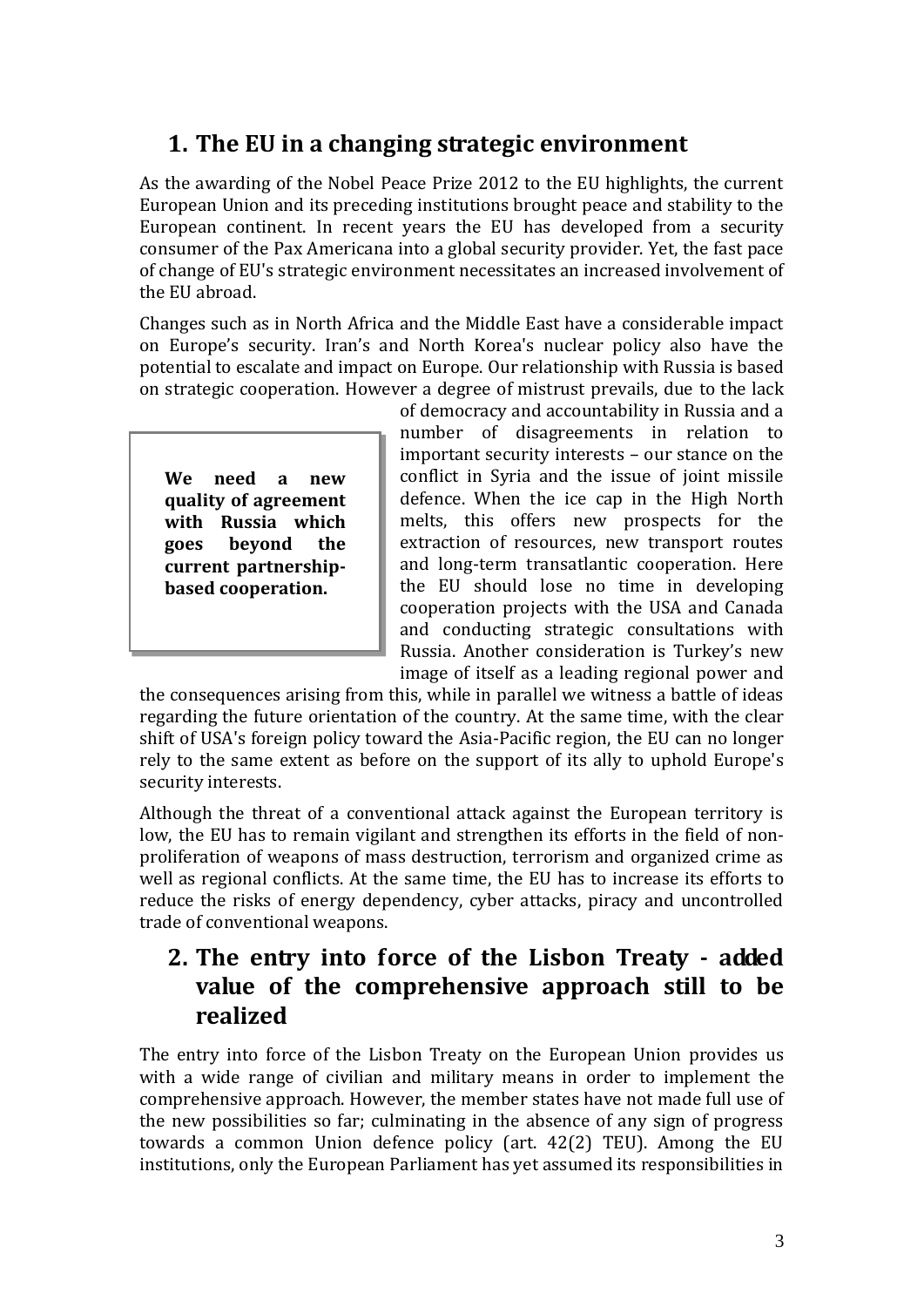this domain, e.g. with the establishment of the CFSP/CSDP Inter-Parliamentary Conference which met already twice.

The establishment of the triple-hatted position of the High Representative of the Union for Foreign Affairs and Security Policy who is at the same time a Vice-President of the European Commission (HR/VP) and Chair of the EU Foreign Affairs Council within the Council of the European Union has to be regarded as

an important milestone in giving the EU a face abroad, with the capability to act and with the right to initiative both in the intergovernmental and the communitarian sphere. The HR/VP also heads all Union agencies in the field of foreign, security and defence policies, and chairs the related decision making bodies. The established European External Action Service (EEAS) gives the HR/VP a powerful administrative tool to react to international crises and conflicts. However, within the EEAS, CSDP structures and procedures need to be improved in order to go beyond the pure identification and analysis of risks. Four years after the entry

**The EEAS and CSDP structures must indeed be able to deal with prudent planning ahead of emerging conflicts and to react quickly to conflicts.**

into force of the Lisbon Treaty, there are no clear rules for the use of the mutual defence clause, concerning the case of an armed attack on an EU Member State, and of the solidarity clause, regarding EU reactions towards terrorist threats and disasters. This needs to be settled.

Despite continued initiatives and projects in the field of European capability developments no real progress is visible. All loose ends of different capability development initiatives have to be put under one overarching umbrella. Therefore it is high time that the heads of state and government activate the "Permanent Structured Cooperation" (PESCO, art. 46 TEU). Such activation should lead to a European defence review process and to the coordination of the national defence planning processes at EU level. From a European perspective it is not efficient if member states cut defence budgets and reform their armed forces unilaterally disregarding parallel efforts of European partners.

The European Defence Agency (EDA) has been embedded as an EU "Agency in the field of defence capabilities development, research, acquisition and armaments" (EDA, art. 42 III; 45 TEU) into EU primary-law. However, the desire of member states to use this well established muscle of multinational capability development has been limited. Moreover, it seems highly unlikely that the EDA will be able to take on the new tasks it has been assigned, such as the pooling and sharing, with a frozen budget.

Recent conflicts in Somalia, Libya and Mali have revealed that the EU tries to engage in a comprehensive manner using diplomatic, developmental, humanitarian and military means. This engagement is also reinforced by the involvement of EU's financial instruments: with the Stability Instrument, the European Commission is able to react quickly to international crises and transregional as well as global challenges. In 2011, the Commission provided EUR 282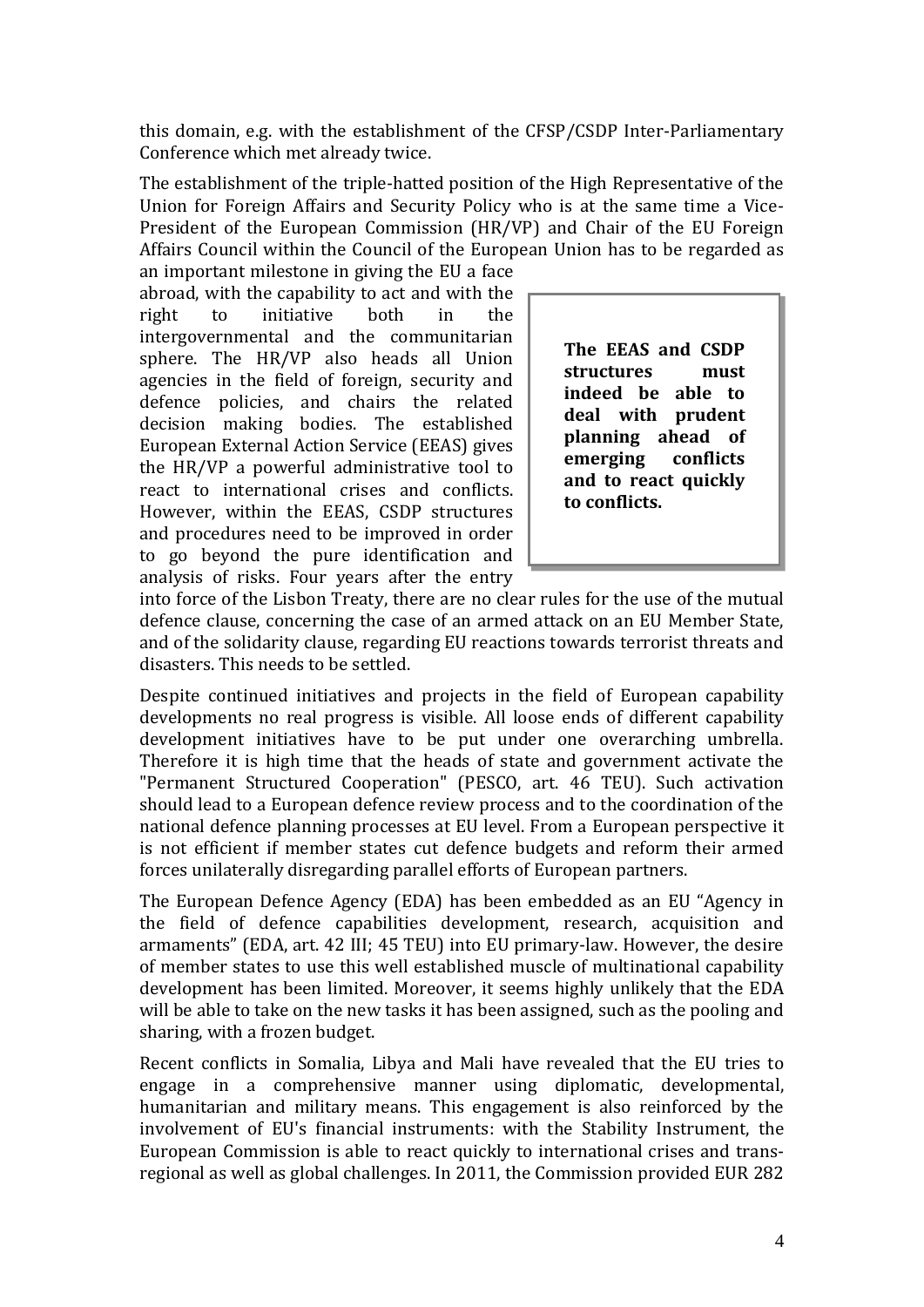million for the prevention and response to crises and risks worldwide. With a budget of EUR 22.7 billion from 2008 to 2013 the European Development Fund (EDF) provides Community development assistance in the African, Caribbean and Pacific (ACP) countries and the overseas countries and territories (OCTs). As a reaction to the so-called Arab spring, the EU provided EUR 3.5 billion already programmed for the period 2011-13 and in addition around EUR 700 million in new grants for the Southern neighbourhood. From 2007 to 2012, EU's annual budget for humanitarian aid reached an average of EUR 1 billion reaching out to nearly 150 million of the world's most vulnerable people in over 80 countries in 2011.

### **3. CSDP missions proving EU's activities in security affairs**

Although it is obvious that the EU's indisputable hallmark in conducting its foreign policy consists in its "comprehensive approach", the effective use of this tool has still to be realized. Past and current CSDP missions and operations reflect Europe's implementation of the comprehensive approach: 16 ongoing and 12 completed civilian and/or military operations prove that the EU is an international actor in security and defence affairs. Assessing past CSDP decisionmaking processes it becomes obvious that current institutions and procedures work excellent when there is a broad political consensus among the member states. In 2008, it took the member states and EU institutions only two weeks to set up the European Union Monitoring Mission (EUMM) in Georgia. On the contrary, it took them half a year - and it needed the military intervention of France - to answer to the request of the government of Mali to assist in reestablishing the government's authority beyond Bamako.

Regarding the effectiveness of CSDP missions, some positive examples can be stated: Among others, the operation EUNAVFOR Atalanta has so far critically reduced the number of piracy attacks off the coast of Somalia. As part of the EU comprehensive approach towards the Horn of Africa, the Military Training Mission in Somalia (EUTM Somalia) has contributed to the training of approximately 3,000 Somali soldiers since 2010 which have been serving already in combat in Somalia along the forces of the African Union. Others have become obsolete - and yet maintained - such as the EUFOR Althea operation in Bosnia, or are on the brink of failure such as the one in Juba/South Sudan,

**Why has there only been EU engagement at the "less hardcore end" of the conflict spectrum?**

However, a lot of critical questions still remain regarding CSDP missions: How to generate the European political will quicker for more coherent CSDP actions? Why has the EU never deployed the existing EU Battlegroups, 1.500 strong infantry units which can be deployed within 15 days?

Governments should politically commit themselves to the EU's comprehensive approach and ask the relevant executive

actors for better implementation. The review of the External Action Service (EEAS) in 2013 has to foresee suggestions on how to better link the EEAS, and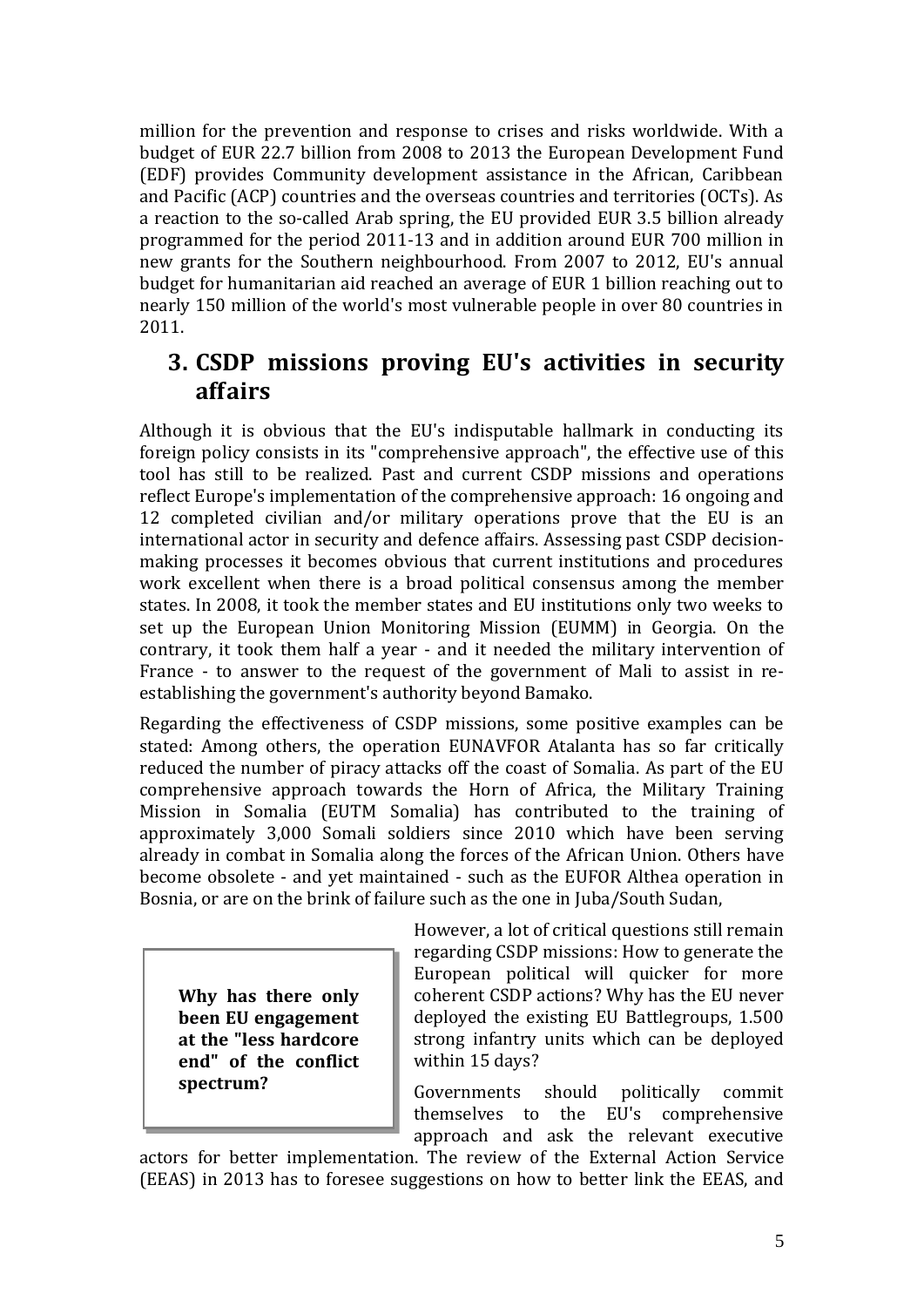notably the crisis management instruments, with Commission activities as well as with the actions of member states. There is the need to improve the chains of command bridging the gaps between the EEAS and different Directorate Generals of the Commission.

The further development of Europe's comprehensive "toolset" must be speeded up to ensure its international effectiveness. The focus must be on cooperative security, civil and military conflict prevention and the projection of economic and political stability. This includes the establishment of a civilian and military strategic Headquarters with separate lines of command. In the 21st century the EU must be in a position to deploy military power to uphold and enforce its interests and values, preferably if it is foreseen under international law and within a UN framework.

**The comprehensive approach shall by no means undermine its necessary military dimension because "military power" remains a structural principle of international relations.**

In order to fulfil these tasks the EU must be

able to deploy military crisis intervention and combat units rapidly over long distances, and to command and sustain them in the area of deployment, have the capability to undertake strategic troop transports by sea and air and have at its disposal strategic and operational reconnaissance assets as well as state-of-theart munitions and command and control resources.

# **4. White Book on Security and Defence - linking Europe's strategic interests with the development of capabilities**

The European Security Strategy (ESS), first published in 2003 and updated in 2008, needs an overhaul and refinement because it is overtaken by events and it needs an update following the entry into force of the Treaty of Lisbon and the adoption of several strategic documents.

Indeed, the EU has started to develop autonomous strategic thinking. Aside the ESS the EU in 2010 adopted the European Internal Security Strategy (ISS) referring to the thin line existing between external and internal security risks. In addition, the EU set out risk-based strategies like the Strategy against the Proliferation of Weapons of Mass destruction (2003), the EU Counter-Terrorism Strategy (2005) or the Cyber Security Strategy (2012) as well as specific regional strategies like the EU strategic framework for the Horn of Africa (2011) or the EU Strategy for Security and Development in the Sahel (2011).

What is missing, however, is any real prioritisation which would allow effective civilian and military forces planning and the appropriate coordination processes. Therefore it is necessary that the EU starts a continuous process guiding the EU's security action based on the comprehensive approach aiming at forward strategic planning. That is why it is time to develop an EU White Book on Security and Defence. The development of an EU White Book on Security and Defence has to be understood as the beginning of a process leading to a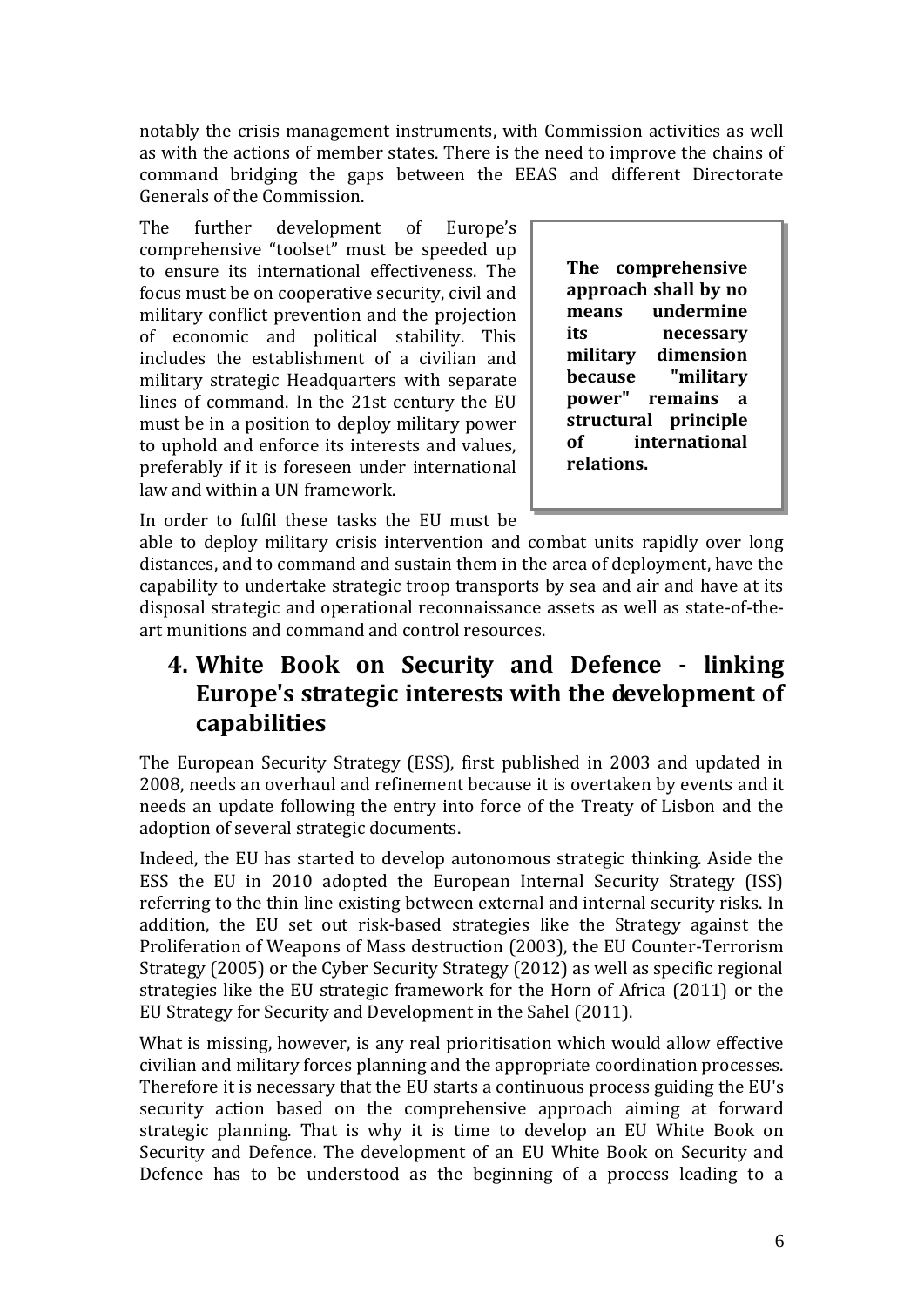continuous Europe-wide strategic debate between EU's and national decision and law makers incorporating the broader European public.

**Why, when, where and how is the EU ready to deploy legitimate military force and / or use civilian efforts in crises or conflict situations?**

The White Book has to give a definition of Europe's security interests. It should address the following issues: Based on a thorough risk and threat assessment the EU has to define its strategic interests. Although the threat of a conventional attack against the European territory seems to be low, the EU has to remain vigilant in the field of nonproliferation of weapons of mass destruction, terrorism and organized crime as well as regional conflicts. There is the need to reach an agreement on geographic priorities where the EU wants to engage collectively. Based on

a broad understanding of security risks, the latent and acute conflicts in North Africa and the Middle East should be high on EU's security agenda. The difficulties and uncertainties on the African continent, the Caucasus and Central Asia and the potentials of escalation should enjoy Europe's particular attention, as well as areas like the High North, where conflicts are not imminent, but strategic interest is growing globally. For starting a White Book process, heads of state and government shall give the VP/HR the task to suggest a strategic concept which sets out for the meantime the definition of European interests and the definition of geographical priorities. Based on this strategic concept it is up to the VP/HR to develop further an EU White Book on Security and Defence.

Based on the analysis of our security interests and priorities, the White Book should then be able to draw the necessary conclusions concerning the organization, equipments, and capabilities that would be necessary to be at the height of our ambition.

# **5. Civilian and military capability development in service of CSDP missions**

Current reductions of defence budgets and the European lack of needed military capabilities are not unpredictable natural disasters but rather the result of past mistakes and political prioritization on how to get out of the states debts and financial crises. Indeed, member states cut down their defence budgets between 1.4 and 2.0 per cent during 2007 and 2010. At the same time already agreed defence procurements were cut back and new investments into needed capabilities have been put on hold. This situation raises the question whether the EU member states still have the necessary military capabilities for reaching their own level of military ambition as outlined in December 2008. There is the risk that in future within Europe we will lack small and medium sized enterprises as well as large listed companies guaranteeing a European chain of supply. Against these prospects, the link is obvious between a strong CSDP and a solid European Defence Technological and Industrial Basis (EDTIB).

As a short term solution, in 2010 member states started the pooling and sharing (P&S) initiative in order to strengthen the cooperation of military capability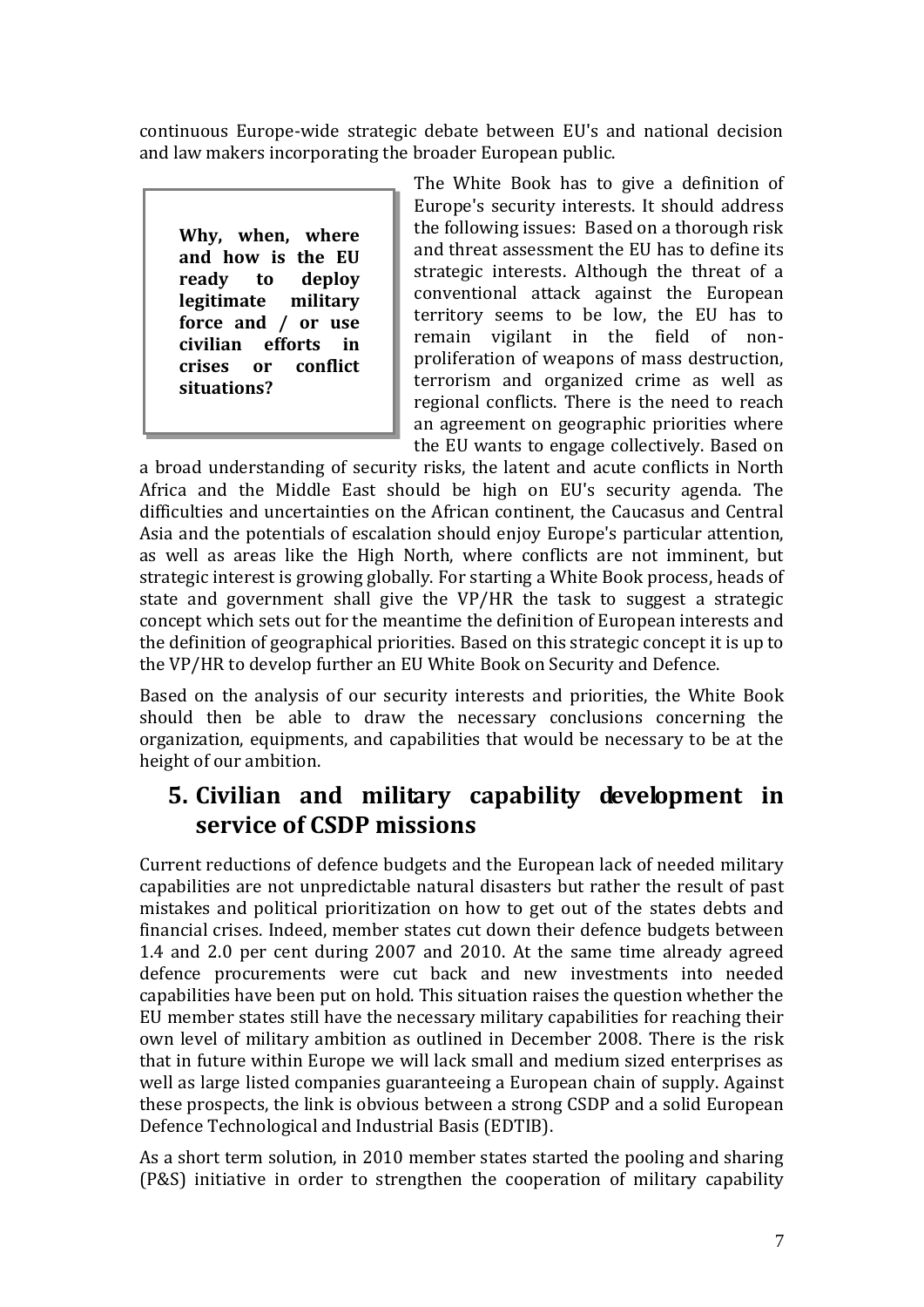development and use. Although the P&S initiative had a promising start, so far it remains far behind expectations. It had no significant effect at all on the very well known military shortfalls. Heads of state and governments have to give the P&S initiative political guidance, prioritise European capability cooperation over national procurement and enter into concrete pooling and sharing agreements among willing partners. As long as member states do not consider pooling and sharing as a first choice in the field of capability development, also in future the results will not meet expectations. Possible areas of future cooperation are air defence, coastal defence, training establishments, command and control structures and a single control, command and information system. It is necessary that heads of state and government take collectively the decision to give the pooling and sharing initiative a political-strategic framework within the Permanent Structured Cooperation.

In the mid- to long term, member states and the Commission will have to realize the benefits of a strong EDTIB and a well functioning European Defence Equipment Market (EDEM). In no EU member state can the defence industry any longer be sustainable on a strictly national basis. Although (ECAP, art. 42 (3) TEU), so far member states have not yet taken any political initiative in this regard.

With the EU defence package of 2009, member states and the European Parliament took the first supranational legislative step towards an internal EU defence market. However, the Commission still has to provide evidence of the strict interpretation of art. 346 (TFEU) limiting member states to make extensive use of the exemptions from internal market rules for national security reasons.

**The Treaty of Lisbon opens the ways for the development of a European capabilities and armaments policy.**

The Commission's effects on EDTIB and EDEM

are rather limited compared to the member states being both primary actors at the demand and partly at the supply side of industries. Member states have to guarantee the consolidation of demand and the harmonisation of requirements. It is an unacceptable situation to have 10 different versions of one European attack helicopter or to have six different versions of one European military transport aircraft.

With the entry into force of the Lisbon Treaty the EU's industrial, space and research policies extend to the defence remit. Union programmes in other areas such as internal and border security, disaster management and development offer a significant prospect of jointly developing capabilities relevant for those policies and CSDP missions.

However, in many respects, the thinking in pillars is still to be overcome, and coherence between political talk, legislative proposals and operational implementation needs to emerge. The exclusion of funding defence-related research within the EU Framework Programme for Research and Innovation - Horizon 2020 must be removed. The legislative proposal stigmatizes such research and innovation as being unethical, even though a common security and defence policy exists. In this context, the position of the European Defence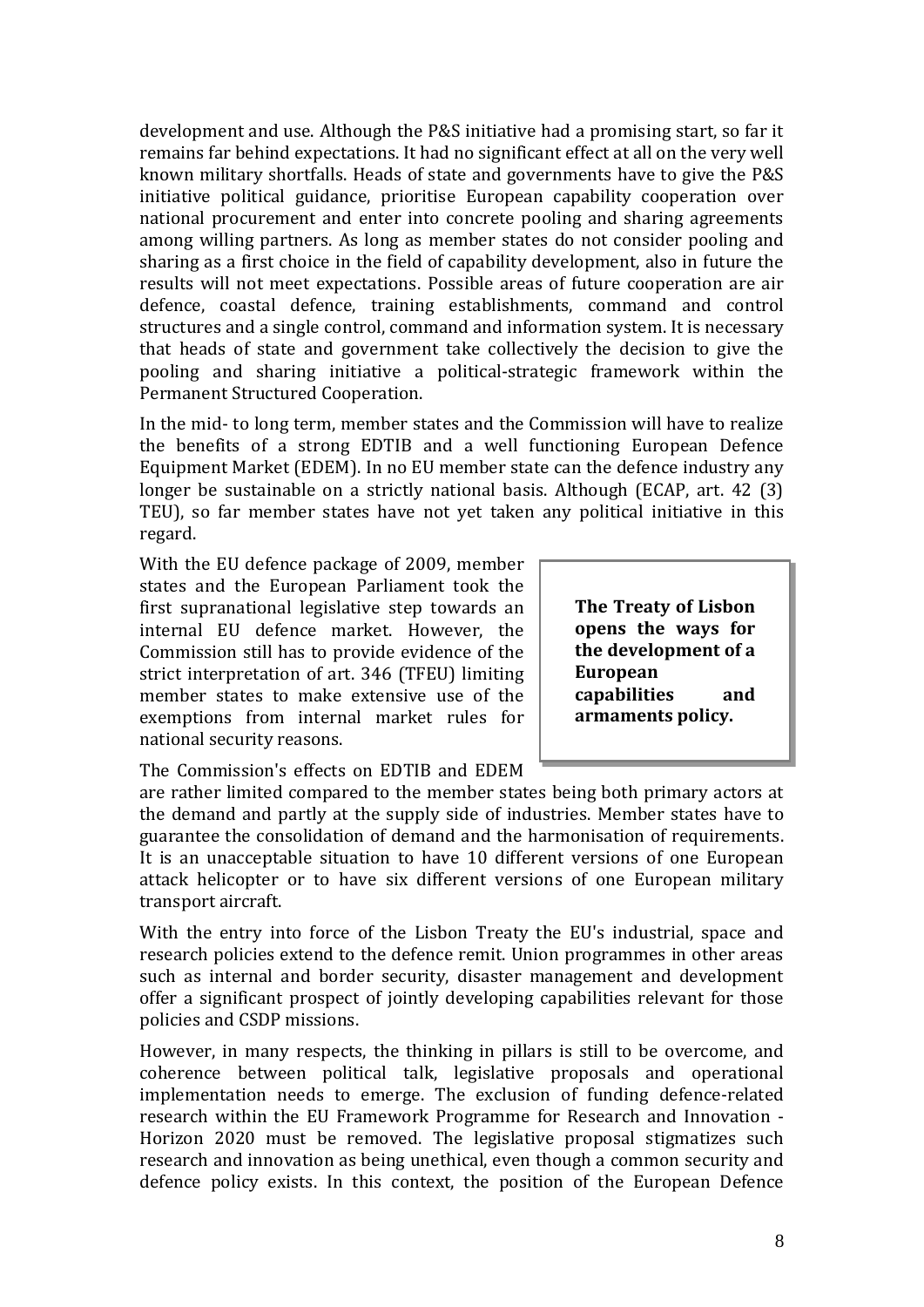Agency needs to be reflected, and the liaison with the European Commission strengthened.

**The heads of state and government should give the Commission the task of developing and purchasing remotely piloted aerial systems (RPAS) on behalf of the EU for both the support of Frontex border assistance missions and civilian and/or military CSDP missions.** 

In addition to member states efforts in supplying capabilities, the assisting roles of the Commission, ESA and the EDA have still to be better exploited. The established civilian and military European Framework Cooperation for Security and Defence Research has to bear fruits. In addition, it is necessary to make sure that the Horizon 2020 programme delivers deployable civilian and military assets for CSDP missions. Finally, it is necessary to give EDA the means for fulfilling its tasks as defined in the Treaty of Lisbon. Against the background of a stagnant EDA budget this is not the case at the moment. Therefore, it is necessary to make use of the new provisions of the Lisbon Treaty and finance the Agency's staffing and running costs from the Union budget, starting with the forthcoming multiannual financial framework.

Against the background of the existing

administrative arrangement between EDA and the Organisation for Joint Armament Cooperation (OCCAR), heads of state of government shall ensure the successful implementation of common projects and envisage a stronger rapprochement of both organizations.

### **6. The EU as a regional security provider and also as a strong European pillar of NATO**

For the future, there is the need to increase the cooperation between NATO and the EU and to develop the EU also as a strong European pillar of NATO. The reasons for enhanced cooperation between these two pillars of European security and defence are obvious: Overlapping memberships - at the moment 22 member states are both EU and NATO members. Furthermore, four EU countries participate in the NATO Partnership for Peace; among them countries serving successfully in NATO led operations. Within the 22 member states, there is only one single set of tax payers in addition to the single set of forces. Lastly, both organizations are present at the global security hot spots. In Afghanistan, EUPOL Afghanistan exists in parallel to the NATO led ISAF operation delivering training for police forces as well. Both organizations fight piracy at the Horn of Africa with the EU-led operation EU NAVFOR Atalanta and the NATO operation Ocean shield. As a consequence of the described situations, both organizations suffer from the same lack of urgently needed capabilities.

The current unsatisfactory situation of EU-NATO cooperation may be described as follows: At the operational level, both organizations are able and willing to cooperate together although there is no chance to have an enhanced cooperation based on operational agreements. When it comes to the political and strategic